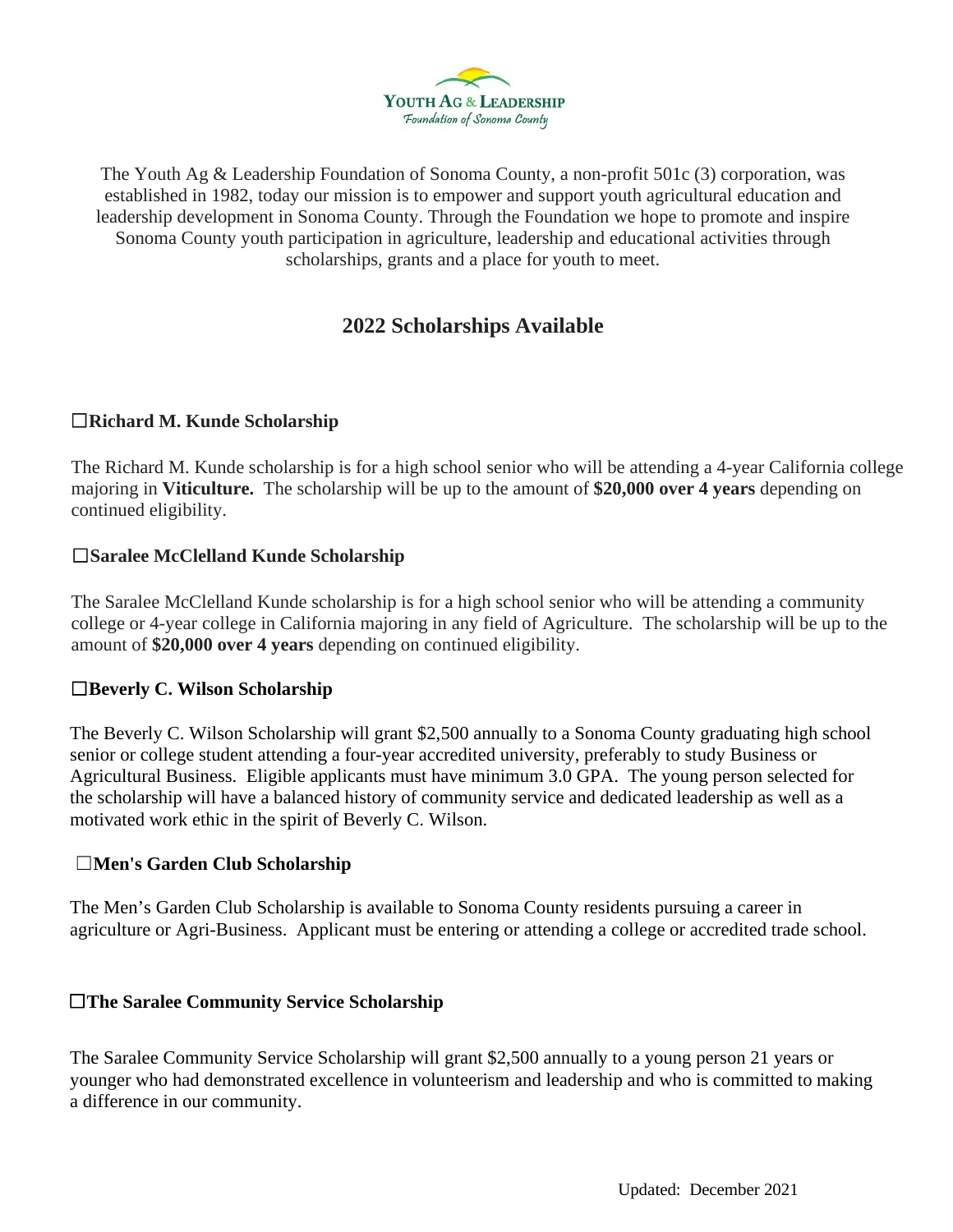## ☐**The Dempel/Johnson Scholarship**

A one \$2,500 scholarship available to Sonoma County residents pursuing a non-agricultural career. Applicants must have been active in 4-H a minimum of 4 years, including his/her junior and senior years of high school. They must be entering or attending a four-year university or college. This scholarship is available to applicants who have received other 4-H Foundation scholarships, but may receive this scholarship only one time.



The American AgCredit Scholarships are intended to support future farmers and ranchers. Two scholarships (\$1,500 each) are available to Sonoma County residents pursuing a career in Agriculture or Agri-Business. American AgCredit offers college scholarships to graduating high school seniors going into college, community college transfer students moving to a 4-year accredited university, and college juniors and seniors.

## ☐**Youth Ag & Leadership Foundation of Sonoma County**

Available to Sonoma County 4-H or FFA members who have been active a minimum of 4 years in his/her Junior and Senior years of high school. Applicant must be entering or attending a college or accredited trade school.

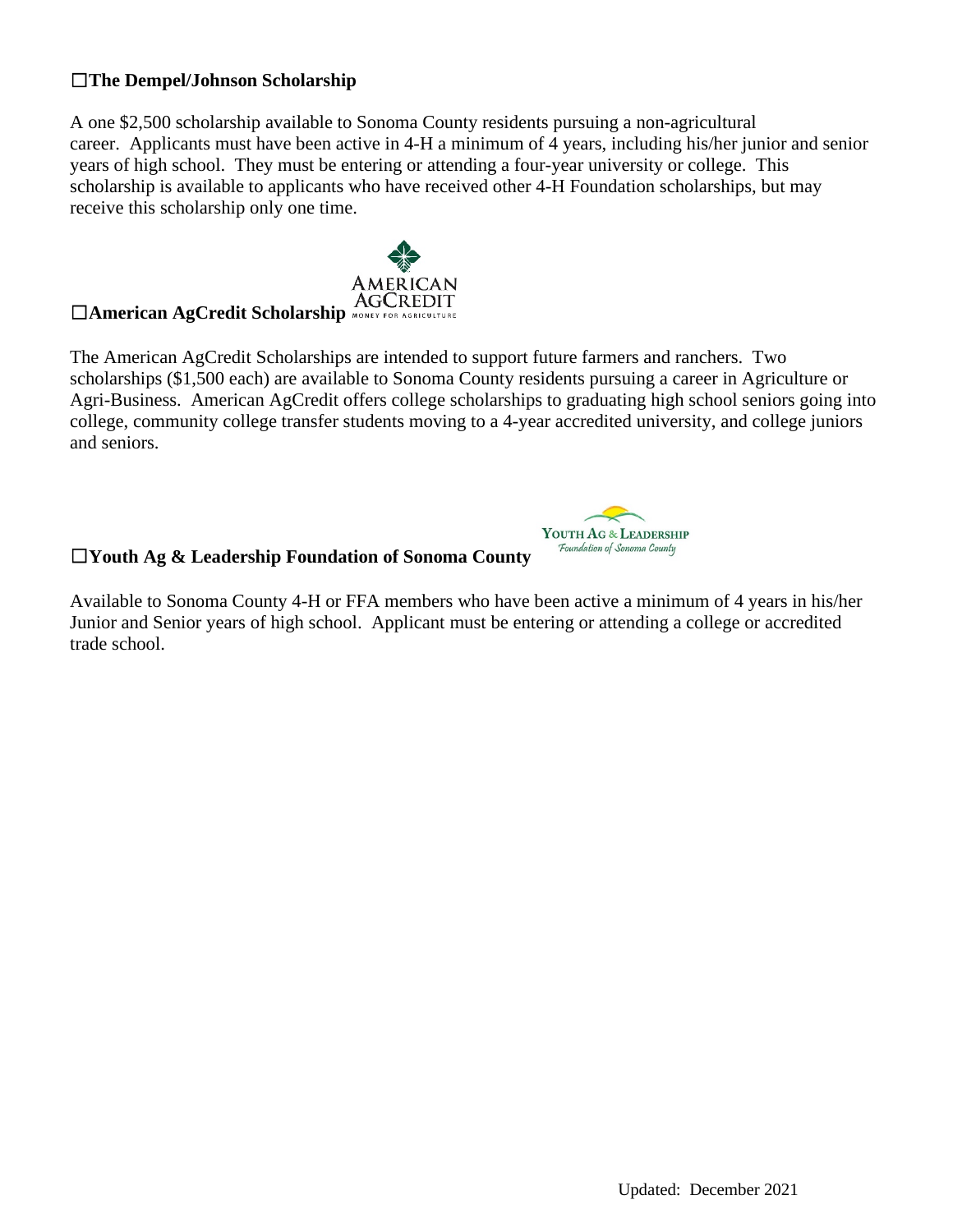

### **Scholarship Criteria/Requirements:**

- All scholarships are available to graduating high school seniors, junior college students, continuing four-year college students or trade/vocational school students.
- All applicants must have been in Sonoma County 4-H or FFA depending on the scholarship award eligibility.
- A minimum cumulative GPA of 3.00 is required for all Youth Ag & Leadership Foundation Scholarship applicants and a 3.50 is required for the Richard M. Kunde & Saralee McClelland Kunde Scholarship applicants.
- Applications must be complete, and signed.
- Recommendation letters must be written within the calendar year, (January 2022)
- Official High School or Official College transcript is required, due by mail or official email.
- Photo of Applicant Digital high resolution jpeg file emailed to**:** [office.youthagleadership@gmail.com](mailto:office.youthagleadership@gmail.com) **(Please no printed photos)**
- All completed applications must be received by the deadline of indicated below.
- Applications that are incomplete or fail to meet the deadline will be disqualified.

### **How to Apply:**

- There is one common application for all scholarships administered by the Youth Ag and Leadership Foundation of Sonoma County.
- Applications **must be typed**, and signed.
- A check list of the additional application materials for a complete application is included.
- All completed applications must be received bythe deadline of Friday, March 11, 2022.
- **Mail/email completed application and required documentsto: Youth Ag & Leadership Foundation, PO Box 1283 Rohnert Park, CA 94927 or to** office.youthagleadership@gmail.com

### **Process:**

- Applications will be reviewed for requirement compliance to determine the finalistsfor interviews with the Foundation scholarship selection committee.
- **ALL finalists must participate in a mandatory oral interview** (in person interviews are preferred, but if candidate has a hardship that prevents them from an in person interview, a Zoom interview may be scheduled) on one of the pre-scheduled days: Friday, April 29, 2022 and/or Saturday, April 30, 2022.
- Interview date(s) will depend upon how many finalists and the need for an additional day.

### **If Selected:**

• Proof of enrollment and a copy of the "thank you" letter written to the scholarship donors must be received prior to issuing a check to the scholarship recipient.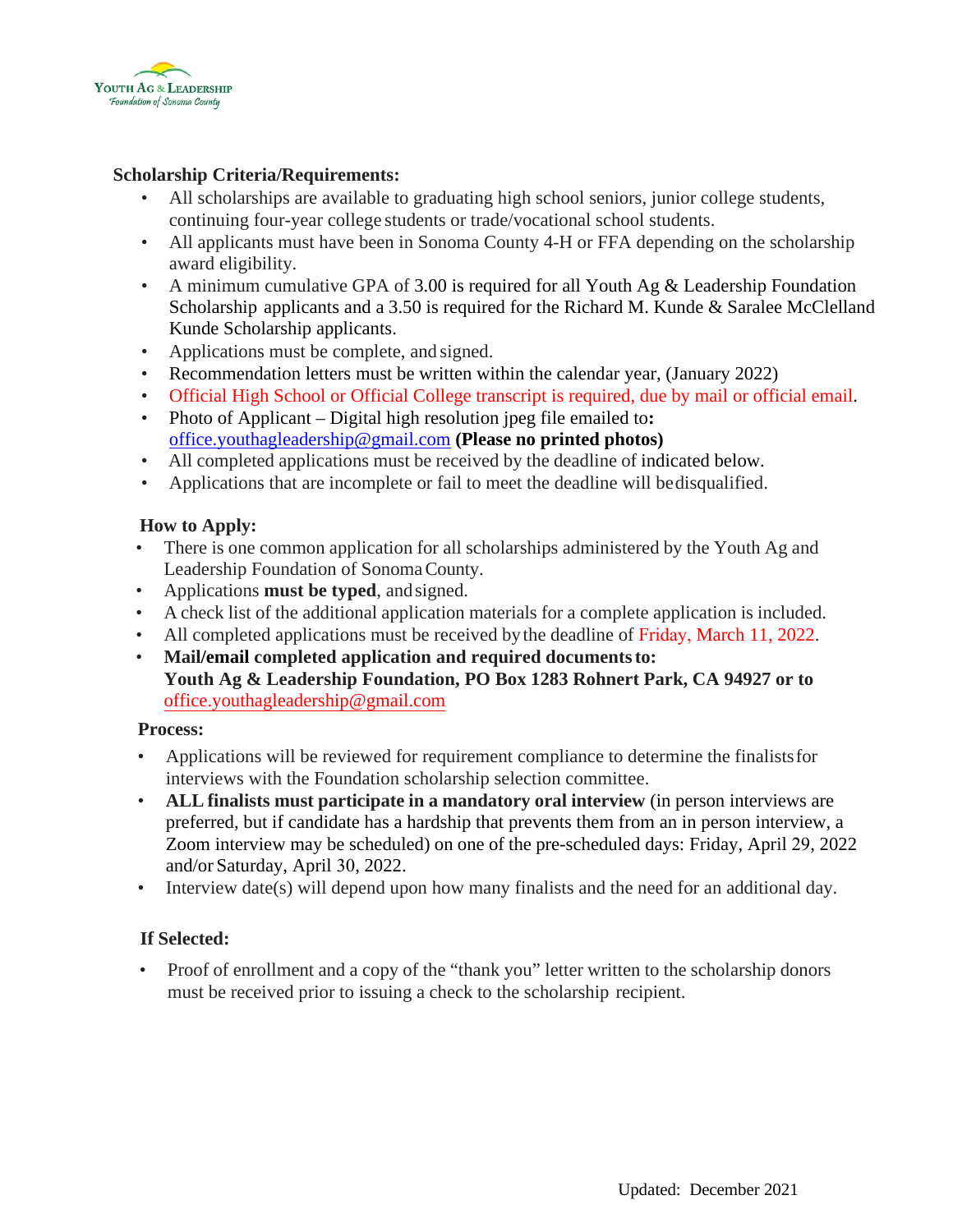

# Scholarship Check-Off Cover

To ensure that all of the materials needed for a complete application are included, please check off this form and include it with your application.

**REQUIRED DOCUMENTS** (Due by 5pm, Friday, March 11, 2022)



### **SCHOLARSHIP APPLICATION**

Please type all the fields and sign the last page to complete application.



## **TWO LETTERS OF RECOMMENDATION**

From a teacher, 4-H leader, FFA advisor, school principal or employer (must have been written within the calendar year (January 2022), include applicant's name and may not be written by a parent or close relative).



### **TRANSCRIPT**

Most recent **Official** High School or **Official** College transcript required.

## **PHOTO OF APPLICANT**

Digital high resolution jpeg file is required. (**Can be emailed to [office.youthagleadership@gmail.com](mailto:office.youthagleadership@gmail.com) or submitted with the application on a flash drive.)** Please, no printed photos)



## **PERSONAL STATEMENT**

No more than two pages, typed and double space.



## **ACADEMIC RESUME**

(list of achievements, community service, etc.)



### **4-H RECORD BOOKS AND/OR SENIOR PAGES** (OPTIONAL)

**OFFICE USE ONLY**

Application Received by:

Date ApplicationReceived:

Notes: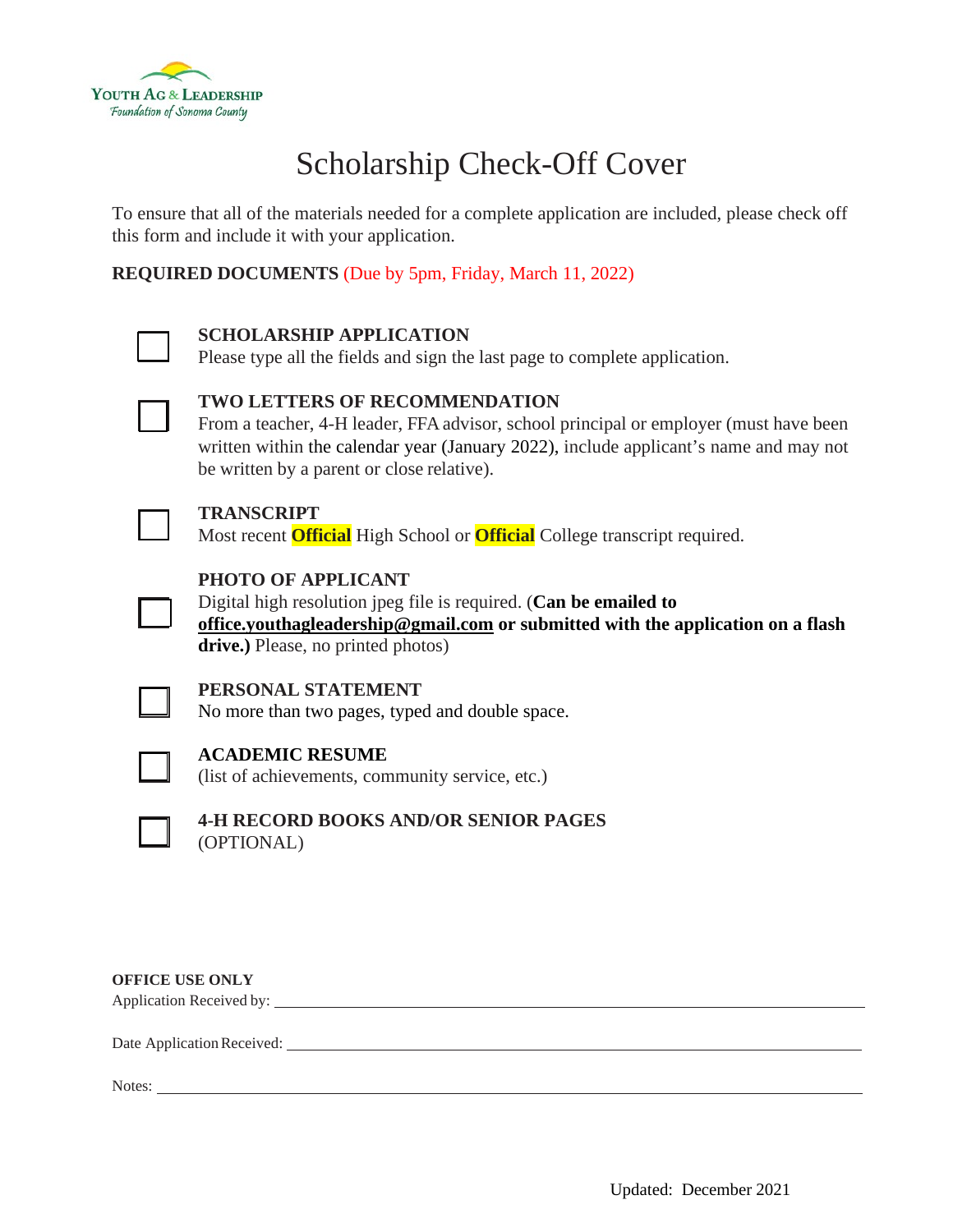

*Please Type*

| $CITY:$ $ZIP:$ $ZIP:$ $ZIP:$                              |                                                                                                                                                                                                                                |  |
|-----------------------------------------------------------|--------------------------------------------------------------------------------------------------------------------------------------------------------------------------------------------------------------------------------|--|
|                                                           | HOW LONG AT THIS ADDRESS: ______________TELEPHONE: _____________________________                                                                                                                                               |  |
|                                                           | EMAIL: New York Contract the Contract of the Contract of the Contract of the Contract of the Contract of the Contract of the Contract of the Contract of the Contract of the Contract of the Contract of the Contract of the C |  |
|                                                           |                                                                                                                                                                                                                                |  |
|                                                           | CUMULATIVE HIGH SCHOOL GPA: CUMULATIVE COLLEGE GPA:                                                                                                                                                                            |  |
| PARENT'S OR GUARDIAN'S NAME(S) AND WHERE EMPLOYED:        |                                                                                                                                                                                                                                |  |
|                                                           | FATHER'S NAME: __________________________________OCCUPATION: ____________________                                                                                                                                              |  |
|                                                           | MOTHER'S NAME: ___________________________________OCCUPATION: ___________________                                                                                                                                              |  |
|                                                           | HOW MANY YEARS HAVE YOU BEEN IN 4-H? (If none write N/A and skip next 2 questions):                                                                                                                                            |  |
| WHAT YEARS WERE YOU A MEMBER OF A SONOMA COUNTY 4-H CLUB? |                                                                                                                                                                                                                                |  |
| WHAT 4-H EVENTS/ACTIVIES HAVE YOU PARTICIPATED IN?        |                                                                                                                                                                                                                                |  |

HOW MANY YEARS HAVE YOU BEEN IN FFA? (If none write N/A and skip next 2 questions) WHAT YEARS WERE YOU A MEMBER OF A SONOMA COUNTY FFA CHAPTER? WHAT FFA EVENTS/ACTIVITIES HAVE YOU PARTICIPATED IN?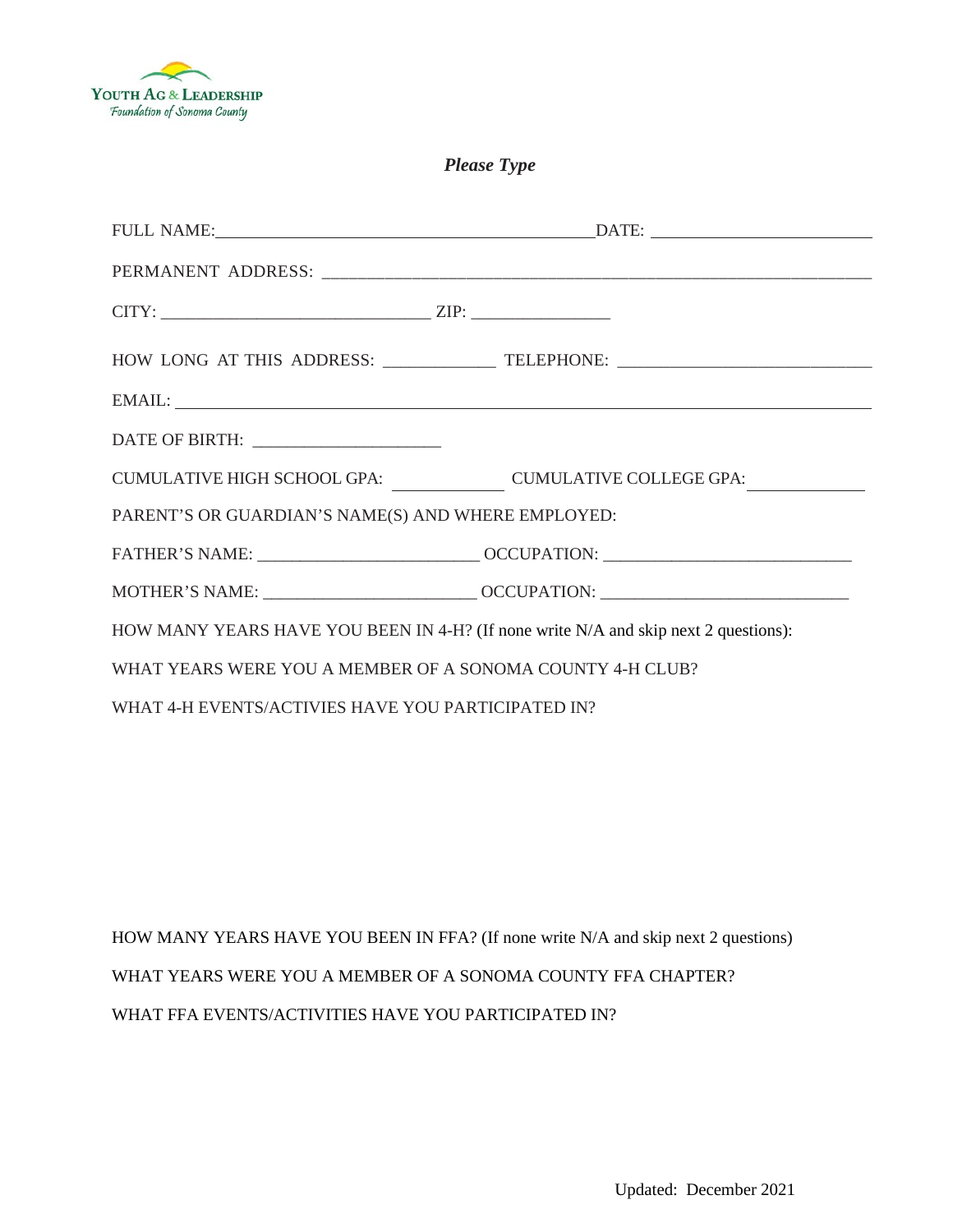

| LIST HIGH SCHOOL, JUNIOR COLLEGE AND COLLEGE(S) ATTENDED (INCLUDING PRESENT<br>SCHOOL) **Do not include single courses or night school |                                                                                                                                                                                                                                                                                                                                                                                                                                                                                  |  |
|----------------------------------------------------------------------------------------------------------------------------------------|----------------------------------------------------------------------------------------------------------------------------------------------------------------------------------------------------------------------------------------------------------------------------------------------------------------------------------------------------------------------------------------------------------------------------------------------------------------------------------|--|
|                                                                                                                                        |                                                                                                                                                                                                                                                                                                                                                                                                                                                                                  |  |
|                                                                                                                                        | JUNIOR COLLEGE: __________________________________CITY: ________________________                                                                                                                                                                                                                                                                                                                                                                                                 |  |
|                                                                                                                                        | $COLLEGE: \begin{tabular}{@{}c@{}} \hline \multicolumn{3}{c}{\textbf{C0}} \end{tabular} \begin{tabular}{@{}c@{}} \hline \multicolumn{3}{c}{\textbf{C0}} \end{tabular} \begin{tabular}{@{}c@{}} \hline \multicolumn{3}{c}{\textbf{C0}} \end{tabular} \begin{tabular}{@{}c@{}} \hline \multicolumn{3}{c}{\textbf{C1}} \end{tabular} \begin{tabular}{@{}c@{}} \hline \multicolumn{3}{c}{\textbf{C1}} \end{tabular} \begin{tabular}{@{}c@{}} \hline \multicolumn{3}{c}{\textbf{C1}}$ |  |
| NAME OF COLLEGE, UNIVERSITY, JUNIOR COLLEGE OR TECHNICAL SCHOOL YOU PLAN TO                                                            |                                                                                                                                                                                                                                                                                                                                                                                                                                                                                  |  |
|                                                                                                                                        |                                                                                                                                                                                                                                                                                                                                                                                                                                                                                  |  |
|                                                                                                                                        |                                                                                                                                                                                                                                                                                                                                                                                                                                                                                  |  |